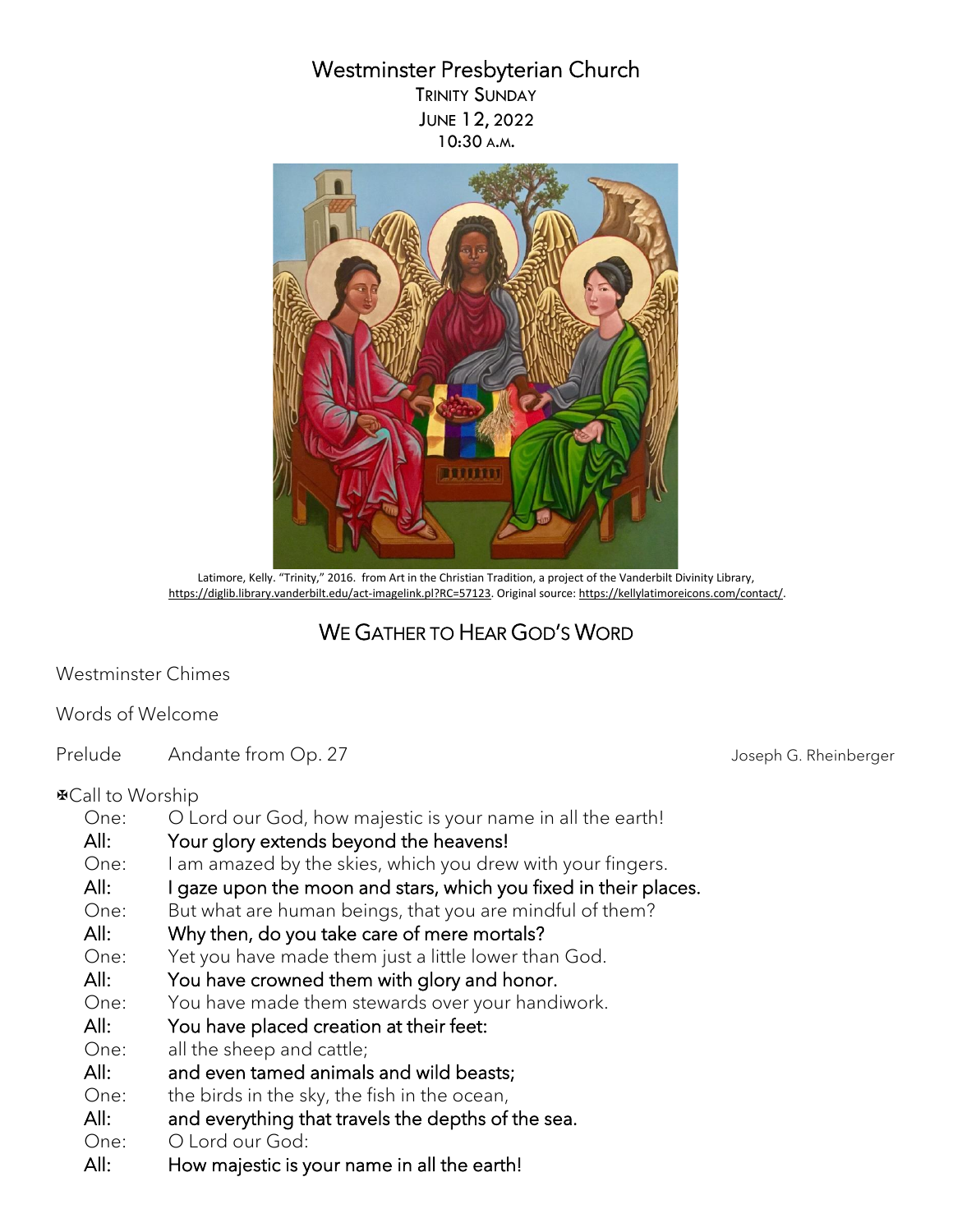

Opening Prayer From the *Book of Common Worship*

## Prayer of Confession

Triune God, within your own life there is mutuality, equality, and unity in diversity. Though we are made in your image, we confess that we distort the triune life. Instead of striving for the greater good, we seek our own gain. Instead of living in equality, justice, and respect, we construct systems that are unjust. We devise ways to elevate ourselves over others and foster disrespect through our thoughts, words, and actions. Our differences leave us divided and broken. Holy God, forgive us. Restore in our shared lives the divine image you intend. Make us tender in mutuality. Make us generous in equality. Make us grateful in diversity. We pray to be one with you and one another, through Jesus Christ our Lord. Amen.

*(time for silent confession)*

#### Assurance of Pardon

One: Friends, hear and believe the good news, in Jesus Christ we are forgiven.

All: Thanks be to God. Amen.

## **EXPONSE GLORIA RESPONSE GLORIA PATRICIPAL SUBSETION CONSTRUES CON A PATRICIPAL CONSTRUES GLORIA PATRICIPAL SUBSETION**

 Glory be to the Father, and to the Son, and to the Holy Ghost; as it was in the beginning, is now, and ever shall be, world without end. Amen, Amen.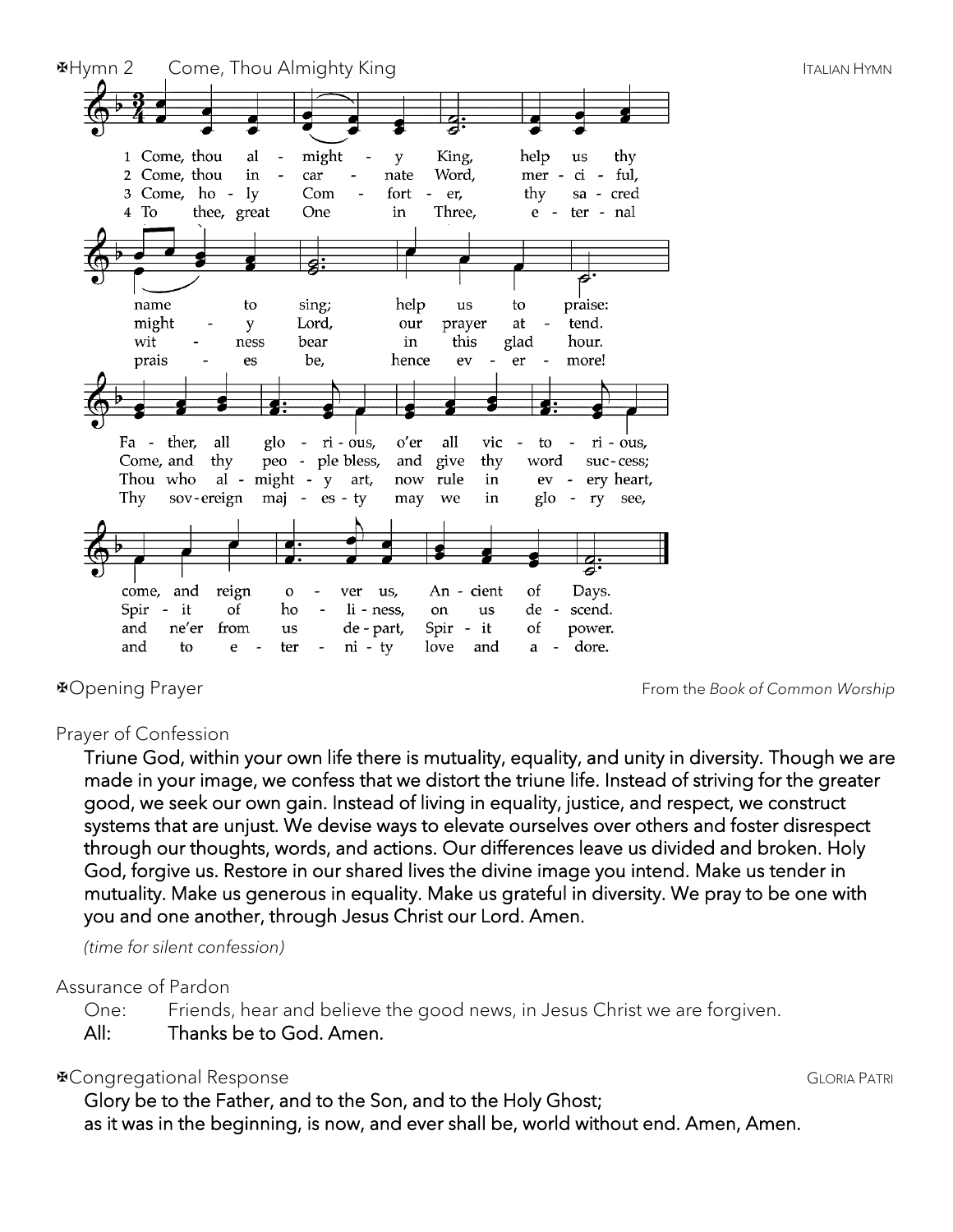Passing of the Peace

One: The Peace of Christ be with you.

#### All: And also with you

Please pass the peace to each other, greeting one another in Christ's name.



#### Second Reading **Second Reading** Second Reading **Second Reading** Second Reading Second Reading Second Reading Second Reading Second Reading Second Reading Second Reading Second Reading Second Reading Second Reading Second R

One: The Word of the Lord.

All: Thanks be to God.

#### Message Seth Luna (1999) and the settlement of the settlement of the Seth Luna (1999) and the Seth Luna (1999)

## WE RESPOND TO GOD'S WORD

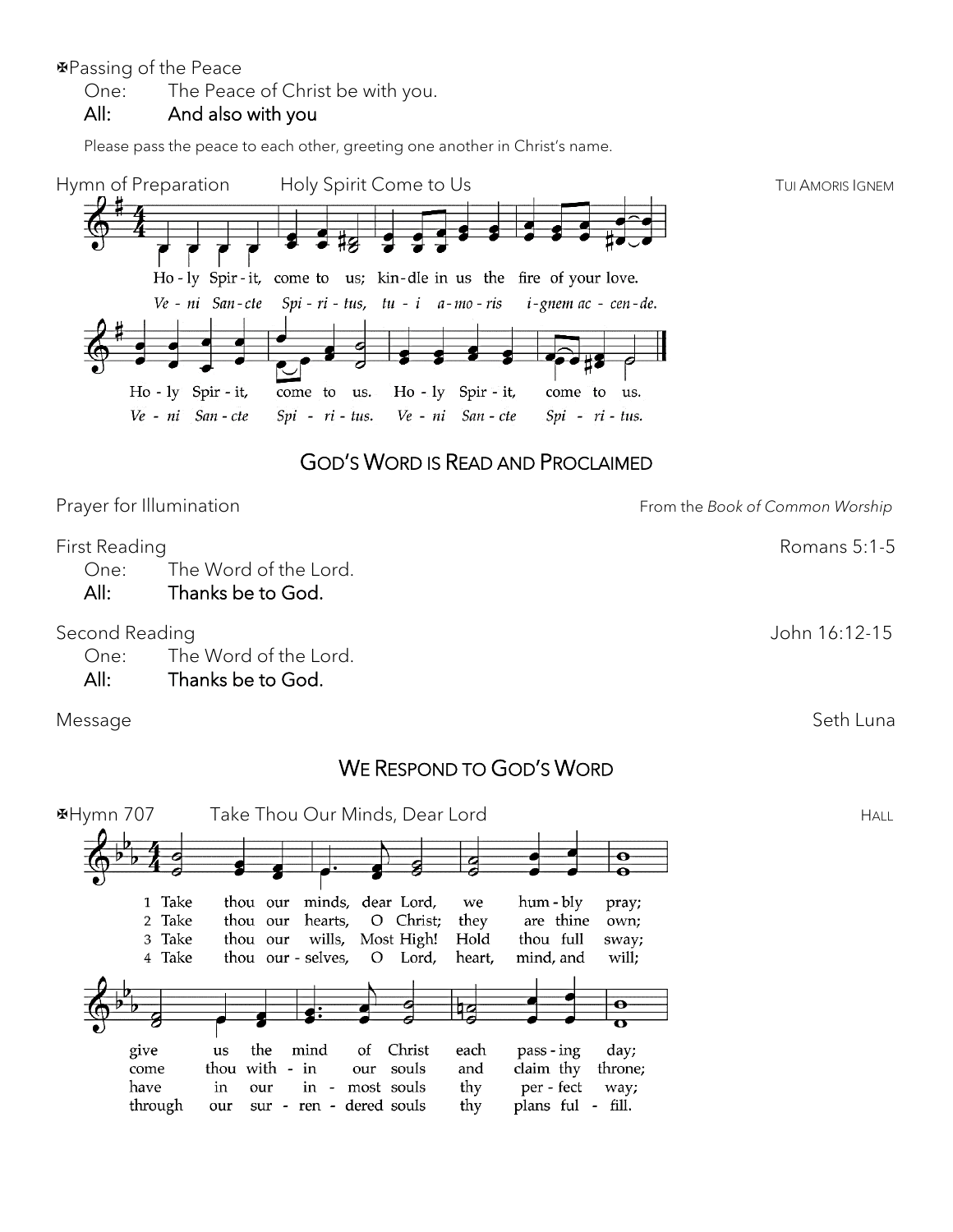

Affirmation of Faith (Adapted from the Confession of Belhar)

We believe in the triune God, Father, Son, and Holy Spirit, Who gathers, protects, and cares for the church through Word and Spirit. This God has done since the beginning of the world and will do to the end.

Opportunities for Mission and Ministry

Offering Our Gifts to God Give through Venmo @West-Presby Offertory Anthem Siciliano from Oboe Sonanta in G minor Theorem Constants I.S. Bach

Sharing Joys and Concerns

Prayers of Thanksgiving and Intercession

#### The Lord's Prayer

Our Father who art in heaven, hallowed be thy name. Thy kingdom come, thy will be done, on earth as it is in heaven. Give us this day our daily bread; and forgive us our debts, as we forgive our debtors; and lead us not into temptation, but deliver us from evil. For thine is the kingdom and the power and the glory, forever. Amen.

## WE BEAR GOD'S WORD INTO THE WORLD

⊕Hymn 1 Holy, Holy Holy, Lord God Almighty Nicaea → Nicaea → Nicaea → Nicaea *Holy, holy, holy! Lord God Almighty! Early in the morning our song shall rise to thee. Holy, holy, holy! merciful and mighty! God in three persons, blessed Trinity!*

> *Holy, holy, holy! all the saints adore thee, casting down their golden crowns around the glassy sea; cherubim and seraphim falling down before thee, who wert, and art, and evermore shalt be.*

*Holy, holy, holy! though the darkness hide thee, though the eye of sinfulness thy glory may not see, only thou art holy; there is none beside thee, perfect in power, in love and purity.*

*Holy, holy, holy! Lord God Almighty! All thy works shall praise thy name, in earth and sky and sea. Holy, holy, holy! merciful and mighty! God in three persons, blessed Trinity!*

Benediction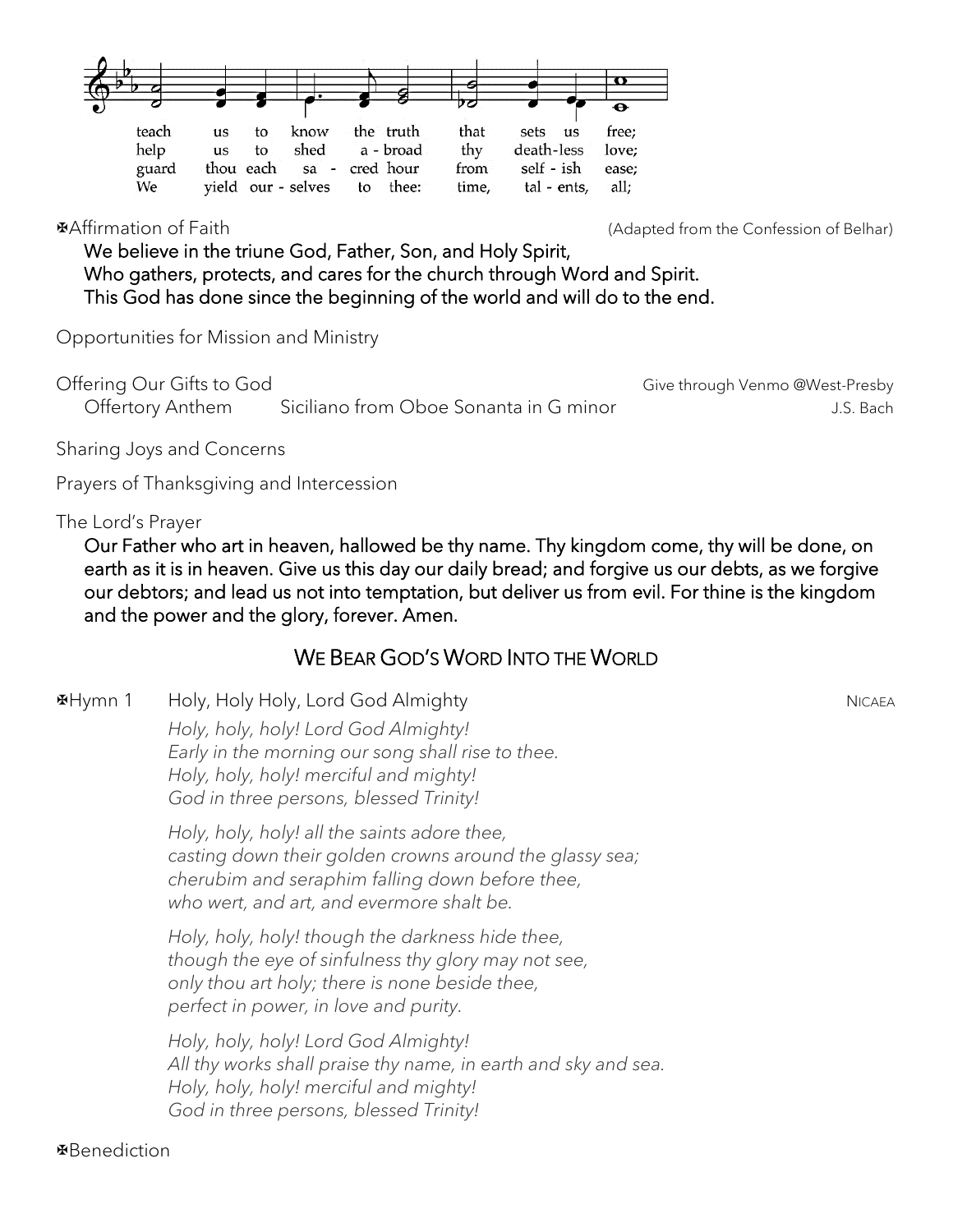Postlude Allegro from Oboe Concerto in F major *(reconstructed)* J.S. Bach

*When our worship is over, our service begins*

#### WORSHIP LEADERS

Guest Preacher: Seth Luna Worship Leader: Jody Clarke/Mike Stanley Music Director/Organist: Seth Luna

Sound Technician: Bill Vilbig Livestream: Leiza McArter

Dexter Colorado

### **ANNOUNCEMENTS**

#### WELCOME VISITORS

We welcome you to our family of faith! After worship, join us in Fellowship Hall for friendship and conversation. We'd like to get to know you, whether you are just visiting or looking for a church home.

#### ADULT SUNDAY SCHOOL

Join us for coffee and conversation at 9:15 in the new classroom or to join by Zoom: <https://us02web.zoom.us/j/81600004372?pwd=ajIvNWFGMG0zR3Q5YWZtdzZWLzlrUT09>

#### MISSION PARTNER "FIELD TRIPS"

Before Pastor Alex finishes his work at Westminster on July 31, he is scheduling group visits to our local mission partners to learn more about their work and its impact. If you are interested in being part of a visit to any of our mission partners (Austin Street, The Stewpot, The Bridge, Presbyterian Children's Homes and Services, City Square, North Dallas Shared Ministries, Austin Street Center, or the Visiting Nurses Association), please contact the church office.

#### BOOK CLUB

Book Club will meet on Tuesday, June 28 in the Parlor to discuss *The Screwtape Letters* by C.S. Lewis. The group gathers at 10:30 am for fellowship. Book discussion begins at 11:00 am*.*

#### MUSIC MINISTRY

The Westminster Choir is back to its normal schedule. Rehearsals are held most Wednesday at 7 pm. Need help learning how to sing? We will teach you. Contact Seth Luna at [sethl@wpcd.org.](mailto:sethl@wpcd.org)

#### MISSION STUDY AVAILABLE!

Last June, the Mission Study team completed most of their work and released the conclusions of their study, with an online link to the rest of the data. The full form of the study, as a single, published document, is now available, has been approved by Session and sent to Grace Presbytery. It can be sent to you via email, or you can request a printed copy from the church office. Thank you to our Mission Study Team! Sharon Wright, Jody Clarke, Cheryl Bradford, Ann McCullough, Dexter Colorado, and Rev. Alex Lee-Cornell, with help from Will Frazier and Walter Cowger!

#### PEDALHEADS – FOR NEW BIKE RIDERS

Throughout the summer, Westminster will host Pedalheads summer day camp in the southwest parking lot. Pedalheads is a learn-to-ride bike program for kids ages 3-10 best known for helping kids get off training wheels and safely ride on the road. Kids get lots of time on their bikes learning and playing games, navigating obstacle courses, and challenging themselves with a variety of activities in a safe environment. To find out more or register, please visit us at: <https://www.pedalheads.com/>